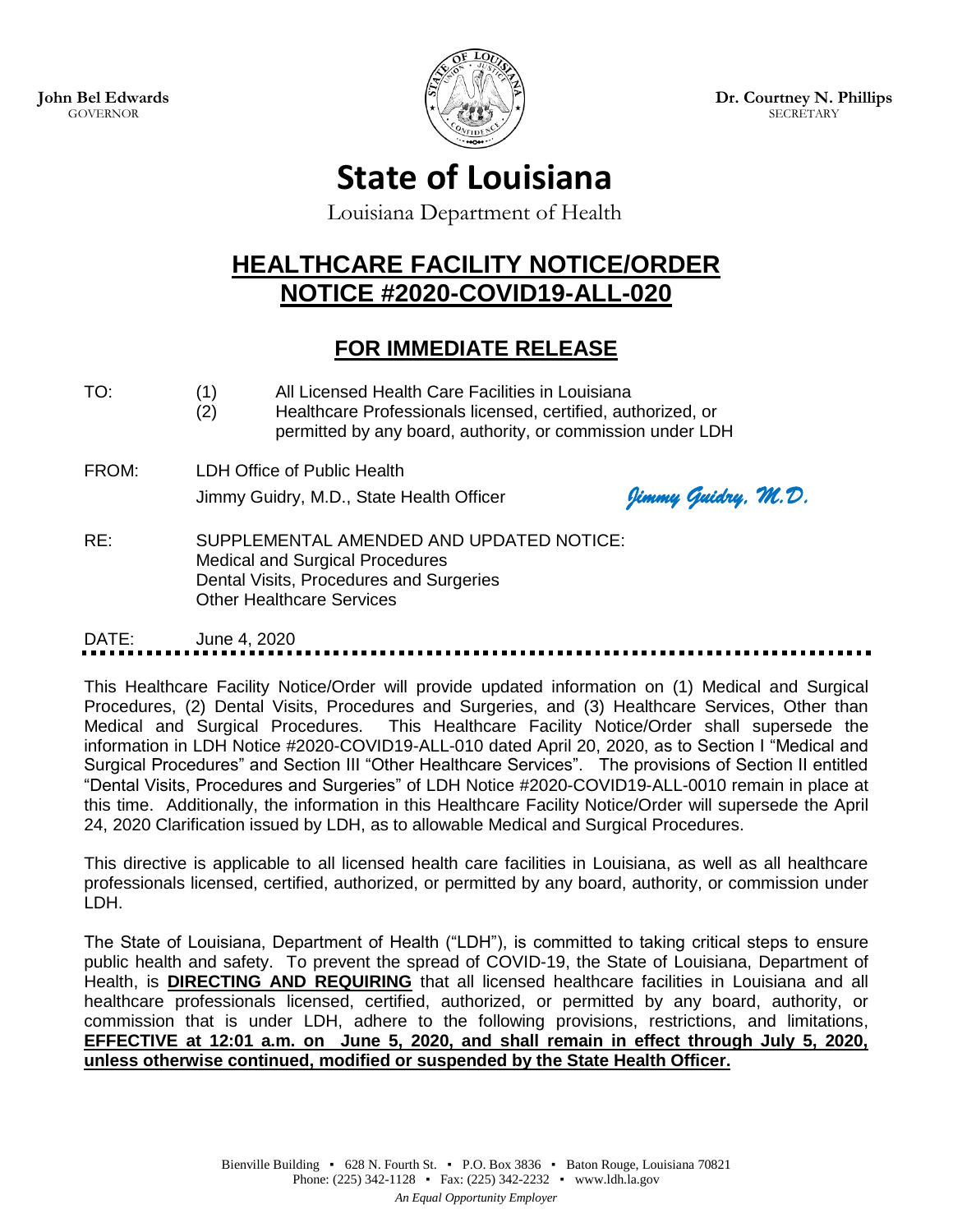LDH – Provider Memorandum – UPDATE #3 June 4, 2020 Page 2

#### **RATIONALE AND LEGAL AUTHORITY:**

Louisiana continues under a state of public health emergency resulting from the outbreak of "coronavirus disease 2019" ("COVID-19)", but Louisiana has now entered Phase 1 of re-opening and will enter Phase 2 of re-opening on June 5, 2020. LDH recognizes that it is important to allow medical facilities and providers to provide care for patients needing non-emergent, non-COVID-19 healthcare.

LDH stresses the importance of allowing medical facilities and providers to provide care for patients needing healthcare, while still ensuring that there is staffing, personal protective equipment (PPE), and capacity for a medical surge should it be necessary.

**LDH recognizes that patients have ongoing healthcare needs and understands the need for expanding allowable medical and surgical procedures, as well as allowing chronic disease care/management, certain preventative care, and vital and essential elective procedures. LDH encourages preventative healthcare visits to detect health conditions that cannot be diagnosed by telehealth.** 

The measures in this Order/Notice are necessary to protect the health and safety of the public, to preserve Personal Protective Equipment (PPE), and to utilize hospital staff and capacity to address potential medical surge, while at the same time ensuring that patients with ongoing healthcare needs receive care and treatment. The measures ordered herein are in line with the best guidance and direction from the U.S. Centers for Disease Control and Prevention, as well as the Centers for Medicare & Medicaid Services (CMS) Recommendations for Re-opening health care facilities. The State Health Officer expressly finds that the measures ordered herein are necessary to help control and prevent further spread of COVID-19, a communicable, contagious, and infectious disease that represent a serious and imminent threat to the public health.

**NOW THEREFORE**, pursuant to the powers vested in me by L.R.S. 40:1 *et seq*., particularly La. R.S. 40:4(A)(13) and La. R.S. 40:5(A)(2), I, Jimmy Guidry, M.D., State Health Officer, do hereby issue the following emergency order:

\*\*\*\*\*\*\*\*\*\*\*\*\*\*\*\*\*\*\*\*\*\*\*\*\*\*\*\*\*\*\*\*\*\*\*\*\*\*\*\*\*\*\*\*\*\*\*\*\*\*\*\*\*\*\*\*\*\*\*\*\*\*\*\*\*\*\*\*\*\*\*\*\*\*\*\*\*\*\*\*\*\*\*\*\*\*\*\*\*\*\*\*\*\*\*\*\*\*\*\*\*\*\*\*\*\*\*\*\*\*\*\*\*\*\*\*\*

### **SECTION I. MEDICAL AND SURGICAL PROCEDURES<sup>1</sup>**

A. Allowable Procedures: Medical and Surgical Procedures Allowed, Effective June 5, 2020, at 12:01 a.m.:

(1) Medical and surgical procedures are allowed to treat an emergency medical condition, as defined in 42 CFR §489.24.

 $\overline{a}$ 1 *Dental Providers should follow Section II of this memo.*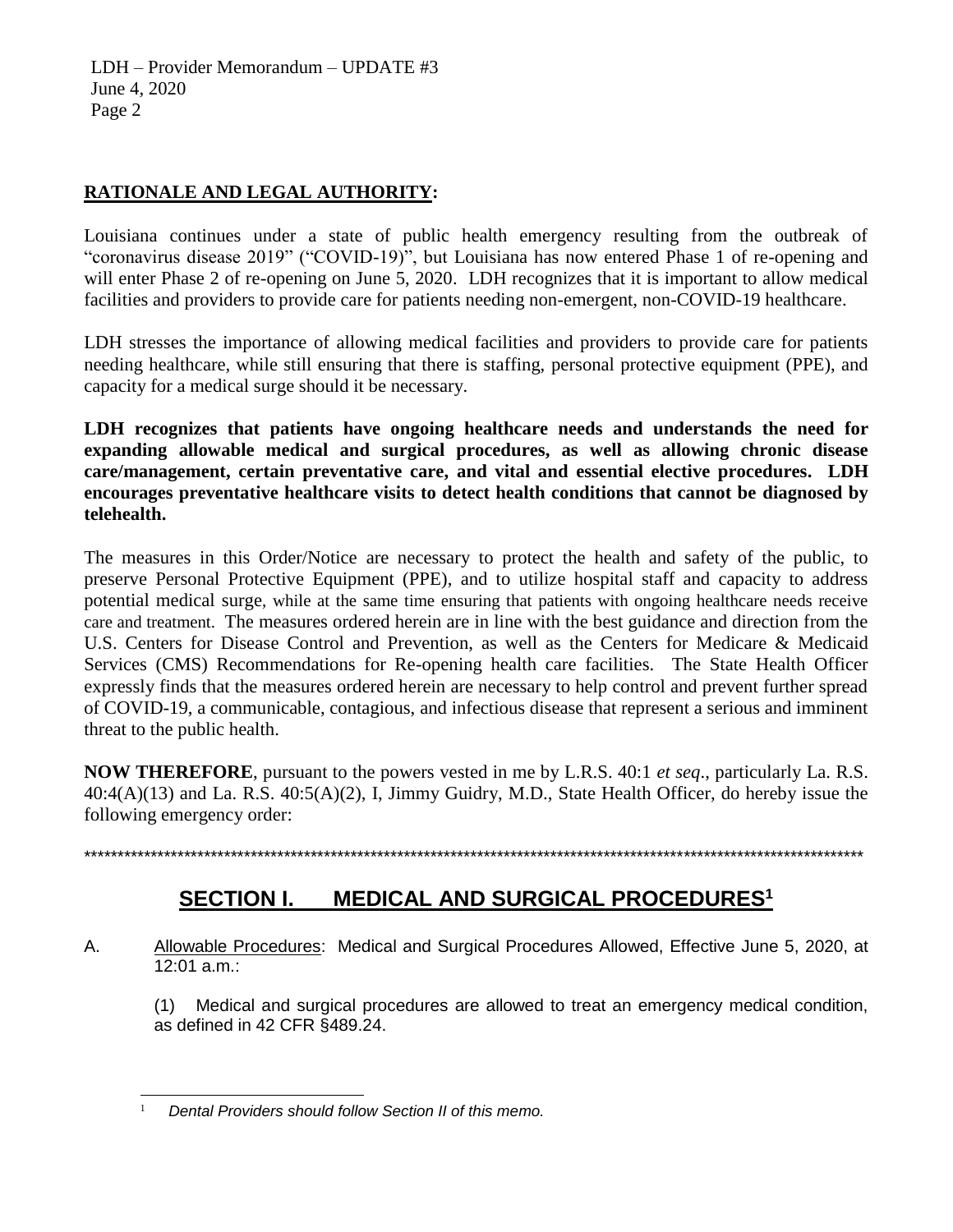$\overline{a}$ 

(2) Medical and surgical procedures are allowed based on the needs of the specific patient, appropriately documented in the medical record, subject to the following conditions: $2$ 

(a) The facility/healthcare provider shall perform an appropriate pre-operative clinical evaluation on each patient to minimize the risk that the patient has COVID-19; such clinical evaluation shall include appropriate COVID-19 testing, if available;

(b) The facility/healthcare provider shall educate and encourage each patient undergoing such a medical or surgical procedure to comply with appropriate nonmedical interventions and with strict social distancing measures from the time of the preoperative clinical evaluation through the day of the surgery;

(c) The facility/healthcare provider shall have an adequate and appropriate supply of personal protective equipment (PPE) to treat the patient, as well as treat any other patient, including COVID positive patients, in the facility, per CDC guidance.

(d) The facility/healthcare provider shall have sufficient and adequate resources across the phases of care to safely meet the needs of the patient, including staffing, medical equipment, supplies, testing capacity, post-acute care, and medications;

(e) All staff of the facility/healthcare provider shall utilize appropriate PPE at all times. Further, procedures involving the mucous membranes including the respiratory track, with a higher risk of aerosol transmission, should be done with great caution and staff shall utilize appropriate respiratory protection such as N95 masks and face shields.

NOTE: Such Medical and Surgical Procedures SHALL BE IMMEDIATELY DISCONTINUED upon notice by the State Health Officer.

B. Professional Medical Judgment. The decision to proceed with any medical or surgical procedure will be up to the professional medical judgment of the medical professional acting within his/her scope of practice and pursuant to the standard of care for that procedure; the medical professional should consider the entire clinical picture of that patient. Providers acting in good faith shall not be found to be in violation of this directive.

C. In addition to the required conditions set forth above, LDH recommends compliance with the Centers for Medicare and Medicaid Services (CMS) issued Recommendations on April 19, 2020 (or the most recent available), regarding Re-opening Facilities to Provide Non-emergent Non-COVID-19 Healthcare: Phase I.

\*\*\*\*\*\*\*\*\*\*\*\*\*\*\*\*\*\*\*\*\*\*\*\*\*\*\*\*\*\*\*\*\*\*\*\*\*\*\*\*\*\*\*\*\*\*\*\*\*\*\*\*\*\*\*\*\*\*\*\*\*\*\*\*\*\*\*\*\*\*\*\*\*\*\*\*\*\*\*\*\*\*\*\*\*\*\*\*\*\*\*\*\*\*\*\*\*\*\*\*\*\*\*\*\*\*\*\*\*\*\*\*\*\*\*\*\*\*

### **SECTION II. DENTAL VISITS, PROCEDURES AND SURGERIES**

At this time, all dental providers shall continue to follow the provisions of Section II of Healthcare Facility Notice/Order #2020-COVID19-ALL-010, dated April 20, 2020. However, all dental providers may discontinue the provisions of Section II, Paragraph C, relating to the contacting of patients within 10-14 days after the procedure. Further,

<sup>2</sup> *The facility/healthcare provider should prioritize medical and surgical procedures and highcomplexity chronic disease management procedures, but may also perform preventative services and procedures as necessary based on the client's healthcare needs.*